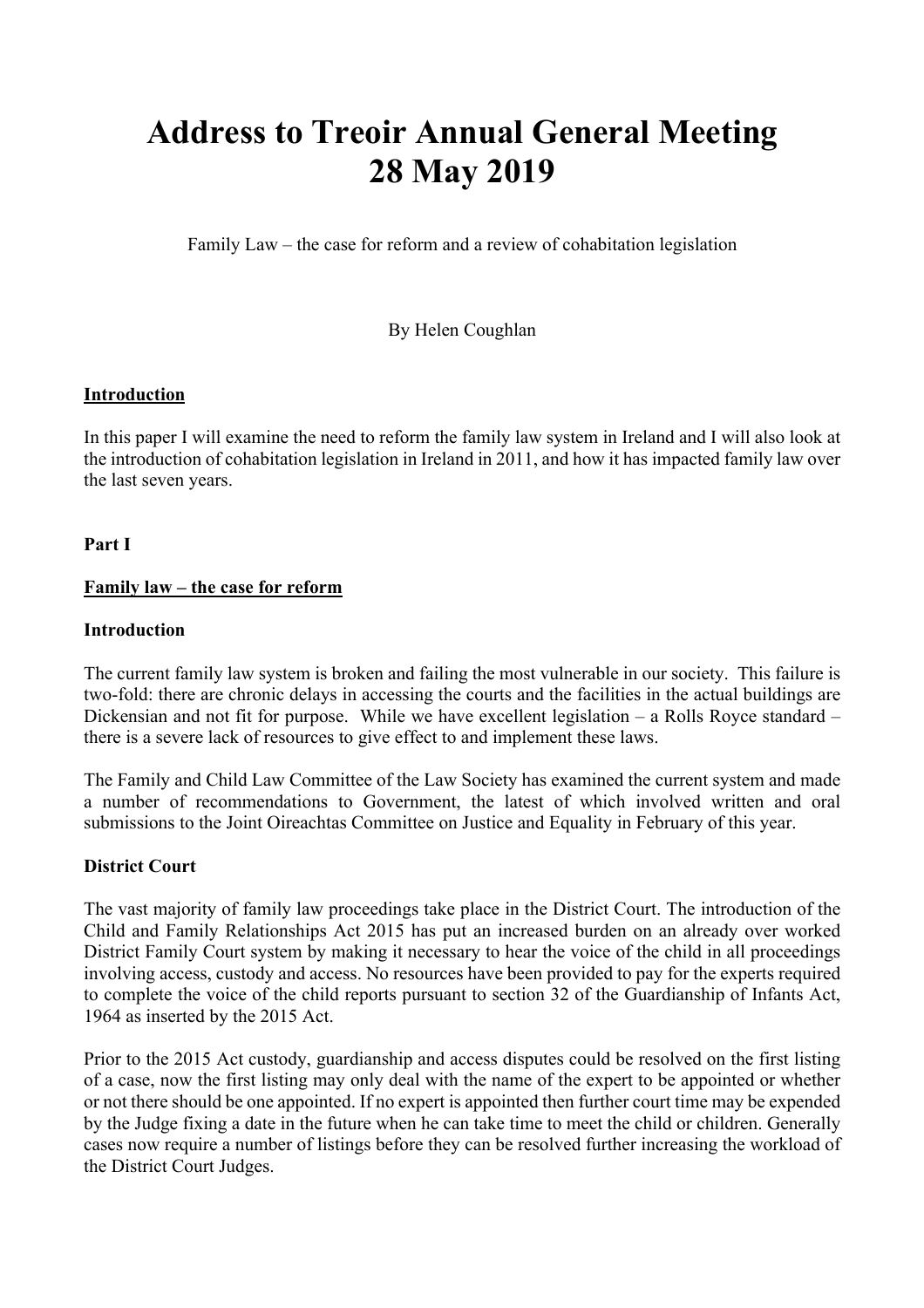## **Special Division of Family Law Courts**

A specialist division of family law courts and judges would assist greatly in dealing with family law cases more efficiently as it would be likely that the same judges would be available to deal with cases which appear regularly before the courts and a greater degree of consistency could be established. It has been noted elsewhere that judges should not be confined to this specialty but should be appointed as 'general' judges who could be assigned to family law but who would not necessarily spend all their judicial career in family law.

More focus should be placed on settling cases earlier on in the process. Very active intervention in family law cases by Judges, not County Registrars, or other officials, with an emphasis on resolution and ADR could result in significant savings of time, resources for all concerned.

The legal aid board appears chronically underfunded and it is not economically possible for solicitors to make a living from the private practitioner scheme which has led to a flight of solicitors from the District Family Court where it operates.

A dedicated family law courts structure throughout the country could remedy many of the problems currently faced, but only if:

- a. The family law court system was properly resourced and
- b. The family law court system was integrated with ADR and the legal aid board in the court houses, providing facilities not only for the courts but also for ADR and the legal aid board.
- c. Proper premises were provided for the family law courts.
- d. If it were simply a case of creating a family law division within existing structures then a referendum would not be required. Equally the changes to District and Circuit Court would require some consideration. See also our 2014 submission for alternatives to this model, which might require a constitutional referendum.
- e. There is a benefit to making the change as simple as possible to ensure that it takes effect rather than seek to change everything while it remains the same.

The best way of ensuring the voice of the child is heard is through the appointment of an expert by the Court. There is a significant issue regarding efficient use of resources if a judge must personally hear the voice of the child or children.

#### **Legal Aid**

One of the great difficulties in the family law system is the lack of resources given to the legal aid board. In order to properly deal with the huge backlog of work and delays in granting legal assistance to clients they require an increase in resources.

Legal aid has not kept abreast of developments in the complexity of the law, the needs of clients or what it now involves to defend and represent a client. The longer the issue of legal aid is ignored – however unpopular it is  $-$  the greater we are contributing to the justice gap, one inequality compounding another in many cases.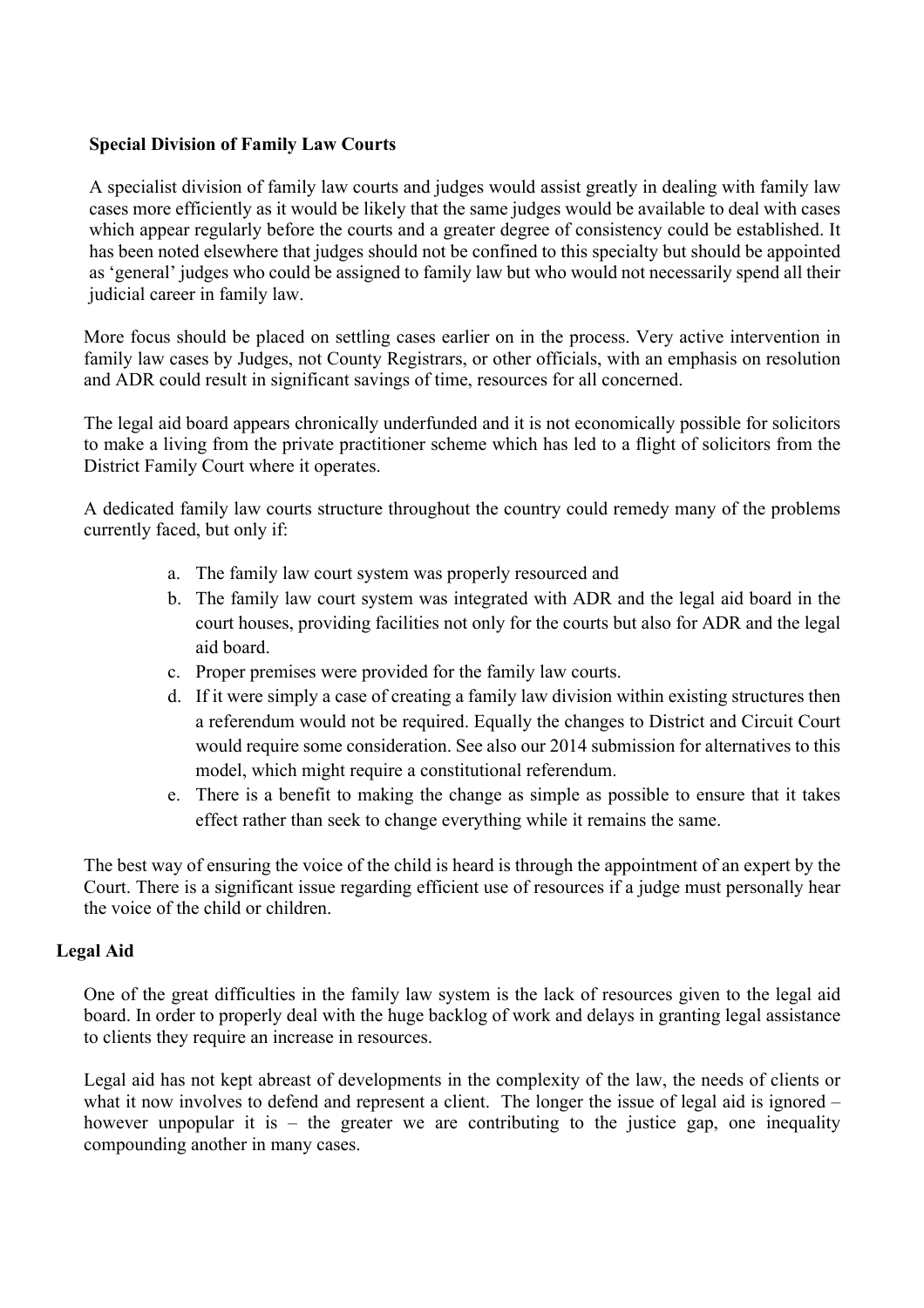#### **Rights of Fathers**

From a practical viewpoint but without empirical evidence, it appears that fathers who wish to have extensive access with their children face an uphill battle in the Irish courts and will not receive extensive access without the agreement of their spouse or a section 47 or 32 report. Shared parenting ie 50/50 is not widespread currently.

Fathers are being respected but in relation to children they may not always be fairly treated.

Again more fact based research is required. The creation of a specialist family law division may assist in the development of a court policy towards fathers which may be more enlightened than the current position.

#### **Summary**

The family justice system is undoubtedly one of the more 'human sides' to the practice of law - not unlike the issues faced in the health system – we deal with adults and children in need of urgent assistance for important issues in their lives, it is a system that is chronically underfunded, overstretched practitioners, most vulnerable clients and the need for specialised care/facilities? What is required now is the political will to drive through reforms and to ensure that, together with other agencies, the welfare of families, children and communities are properly served.

Practitioners in the field are committed, but exasperated on a number of fronts, some of which have been outlined.

# **Part II**

## **Cohabitants – Rights and Obligations**

Family law in Ireland changed dramatically on 1 January 2011 with the enactment of cohabitation legislation.

This legislation, with the rather cumbersome title The Civil Partnership and Certain Rights and Obligations of Cohabitants Act 2010 (the "2010 Act"), gives wide ranging rights and obligations to cohabiting couples. Prior to the 2010 Act, couples who lived together, even for many years, acquired no rights against each other. For example, there were no automatic property rights, rights of occupation in the property that was their home, financial support or inheritance rights for cohabitants.

The 2010 Act provides a redress scheme for cohabitants when their relationship ends, through death or separation. A cohabitant may apply to court for maintenance, pension adjustment orders, property adjustment orders or a share in the estate (assets) of a cohabitant who has died. In order to avail of the redress scheme it is necessary to meet the following criteria:

## **1. Who is a Cohabitant?**

A cohabitant is one of two adults (whether of the same or the opposite sex) who live together as a couple in an intimate relationship and who are not related to each other within the prohibited degrees of relationship.

When determining whether two adults are cohabitants the Courts shall take into account all the circumstances of the relationship and in particular will have regard to the following which are set out in Section 172 (2) of the 2010 Act: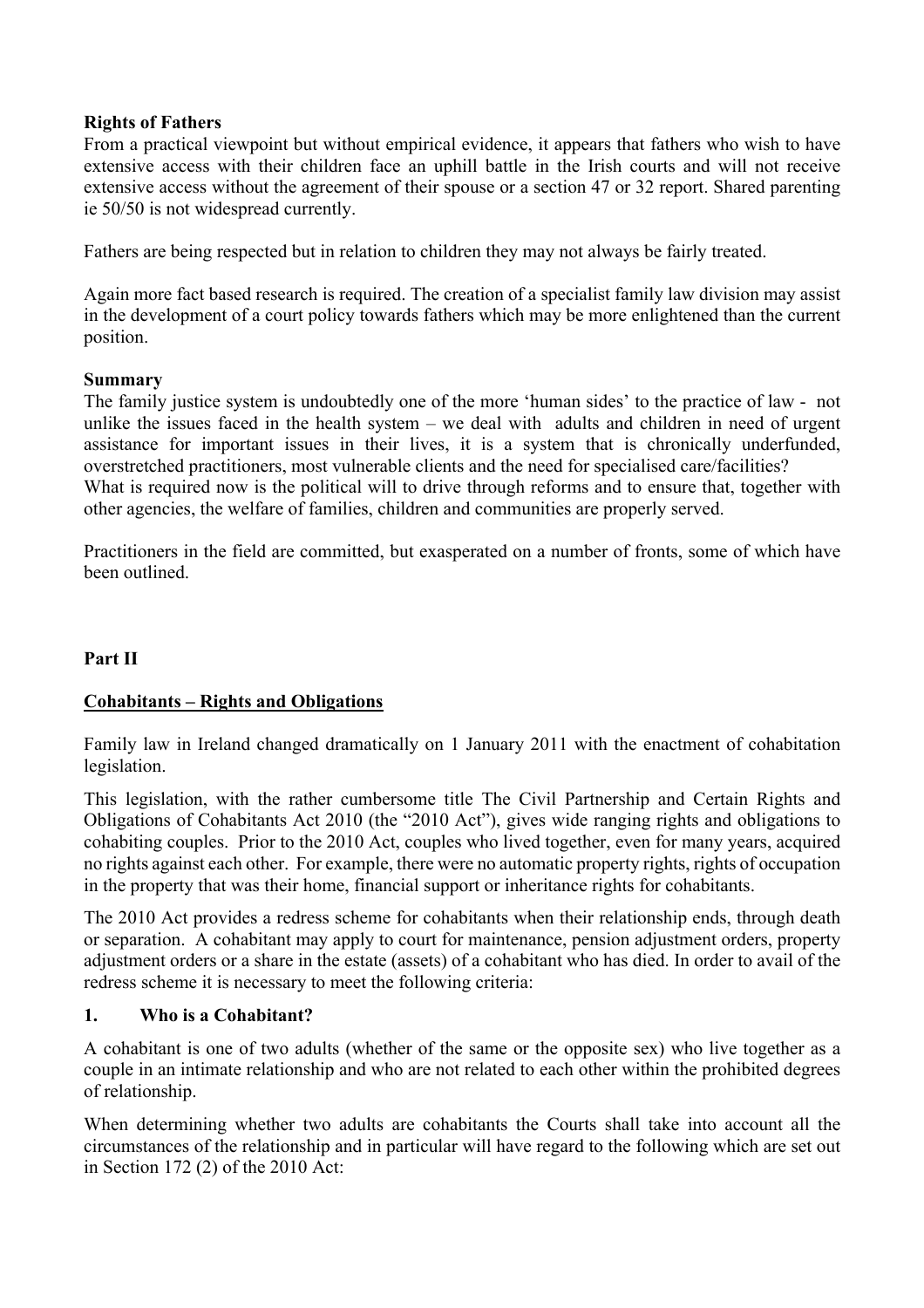- *(a)* The duration of the relationship;
- *(b)* The basis on which the couple live together;
- *(c)* The degree of financial dependence and any agreements in respect of their finances;
- *(d)* The degree and nature of any financial arrangements including any joint purchase of real or personal property;
- *(e)* Whether there are one or more dependent children;
- *(f)* Whether one of the adults cares or supports the children of the other; and
- *(g)* The degree to which the adults present themselves to others as a couple.

The meaning of "intimate and committed" is covered in Section 172 (3) which specifies that a relationship does not cease to be intimate and committed merely because it is no longer sexual in nature.

What constitutes living together was considered in the Court of Appeal decision **MW v DC** [2017] **ICEA 255** and concluded that the legal concept of living together as a couple for the purposes of Section 172 does not require the couple to physically live together at all times in the same shared property:

*"….notwithstanding that a couple may not be physically living day by day in the same residence, during the two year period immediately prior to the end of the relationship, Section 172 envisages that a court may decide on all the relevant facts that they, nonetheless continued to live together as a couple during that period."*

## **2 Who is a qualifying cohabitant?**

For the purposes of the 2010 Act a cohabitant must be living with their partner as a couple for a period of:

- *(a)* Two years or more where they are the parents of one or more dependent children; and
- *(b)* Five years or more in any other case.

However, even if a cohabitant qualifies under (a) and (b) above, they will not be considered a cohabitant if they are still married to another person and they have not been living apart from his/her spouse for a period of at least four out of the previous five years.

Therefore in order to qualify for the reliefs set out in the 2010 Act it is necessary to establish that the cohabitants have lived together in an intimate and committed relationship for in excess of two years if they are the parents of dependent children and five years in all other circumstances.

There can be difficulties in establishing the duration of the relationship, as very often there is no formal record of the date the parties began cohabiting. If the matter is contested in court, much will depend on the evidence before the court. A court must take into account all the circumstances of the relationship, together with the factors identified in Section 172 of the 2010 Act.

## **3 Time Limits**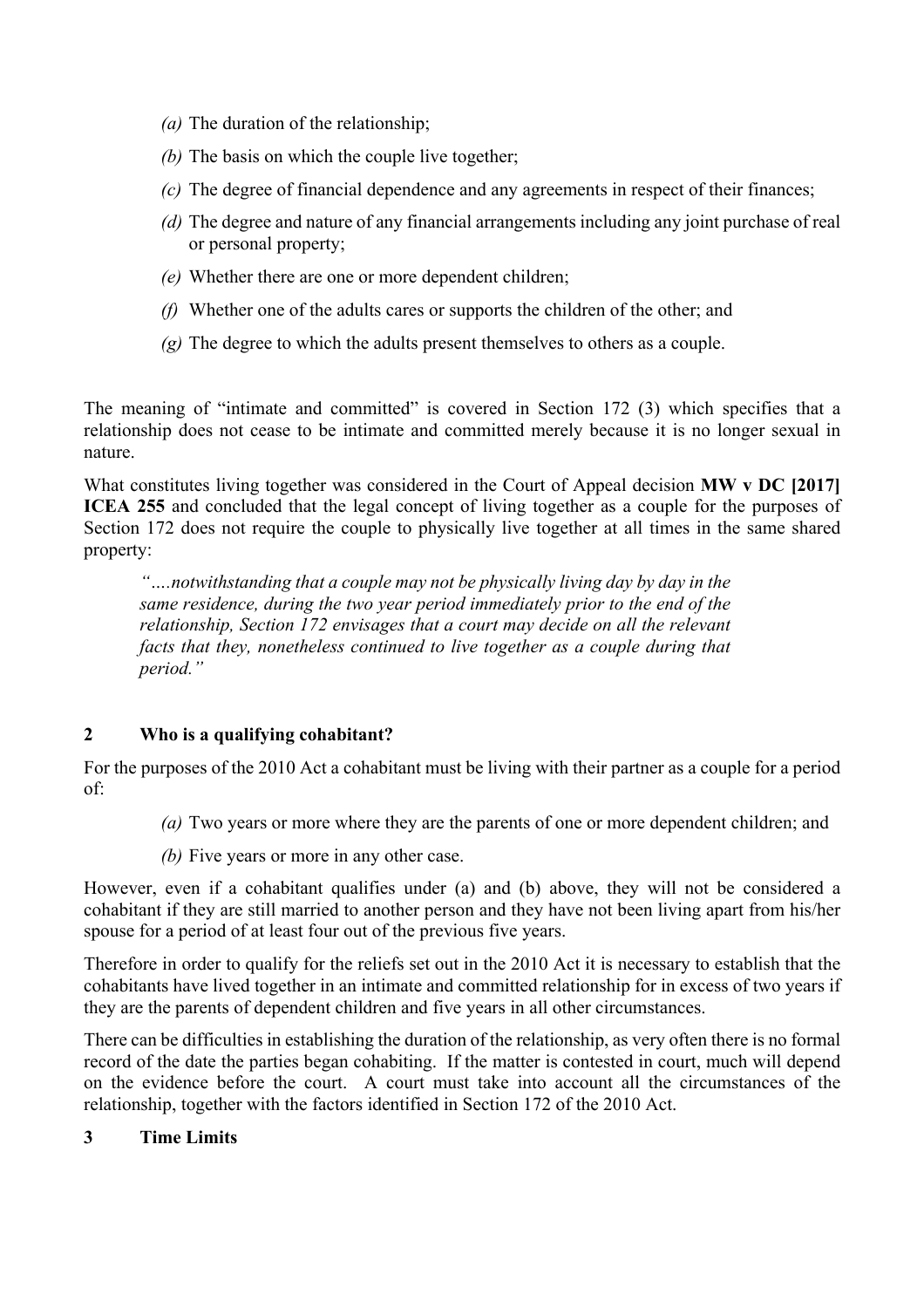The claim for redress must be made within two years of the end of the relationship. This can be problematic, particularly in establishing exactly when the relationship ended.

In the case of entitlements of a cohabitant on the death of their partner, a claim must be initiated within six months after the grant of representation is extracted. There is no provision for the extension of this limitation period, nor is there any provision that a surviving cohabitant must be notified of the making of the grant or the time limit.

# **4 The Redress Scheme**

Once a cohabitant satisfies a court that he or she is financially dependent on the other cohabitant and the financial dependence arises from the relationship or the ending of the relationship a court may, if it is just and equitable to do so in all the circumstances, make certain redress orders as appropriate.

In determining whether or not it is just and equitable to do so, the Court will have regard to the factors set out in Section 173 of the 2010 Act:

- *(a)* The financial circumstances, needs and obligations of each qualified cohabitant existing or likely to arise in the future;
- *(b)* The rights and entitlements of any spouse or former spouse;
- *(c)* The rights and entitlements of any civil partner or former civil partner;
- *(d)* The rights and entitlements of any dependent child or of any child of a previous relationship;
- *(e)* The duration of the parties relationship, the basis on which the parties entered the relationship and the degree of commitment of the parties to one another;
- *(f)* The contributions and the degree of commitment of the parties to one another;
- *(g)* Any contributions made by either of them in looking after the home;
- *(h)* The effect on the earning capacity of each cohabitant of the responsibility assumed by each of them;
- *(i)* The extent to which the earning capacity of one may have been impaired by reason of having relinquished or foregone opportunity to look after the home:
- *(j)* Any physical or mental disability of the qualified cohabitant; and
- *(k)* The conduct of each of the cohabitants if conduct is such as it would be unjust to disregard it.

The court is obliged to make orders only if it would be just and equitable to do so in all the circumstances.

It is important to note that is a requirement to prove financial dependence in cases where the relationship has broken down. There is no such requirement for a cohabitant making an application under Section 194 of the 2010 Act to show that he or she was financially dependent on the deceased.

# **5 Entitlements while living**

In a situation where the relationship has broken down and the cohabitants are both still alive, the court has the power under the redress scheme to make the following orders:

*(a)* Property Adjustment Order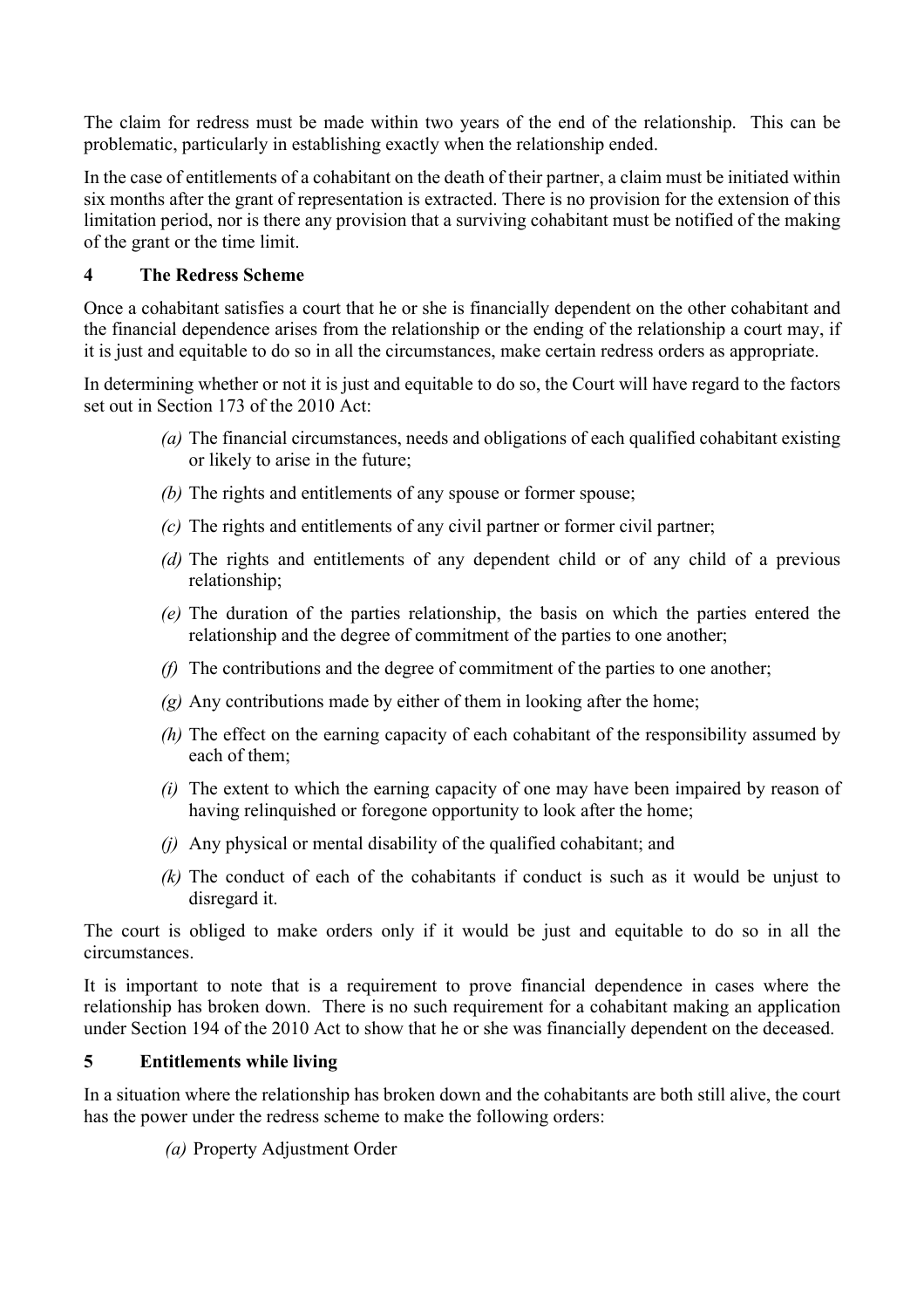These provisions are similar to the property adjustment orders set out in the judicial separation and divorce legislation. However Section 174 (2) states that "Before making an order under this section, the court shall have regard to whether in all the circumstances it would be practicable for the financial needs of the qualified cohabitant to be met by an order made under Section 175 (maintenance section) or Section 187 (pension adjustment section), having regard to all the circumstances, including the likelihood of a future change in circumstances of either of the qualified cohabitants".

*(b)* Compensatory Maintenance Order

This covers both periodical payments and lump sum payments. The periodic payments can be for life but cease on the death of the first qualified cohabitant to die. The periodical payments can be secured by way of a court order, including an attachment of earnings order.

*(c)* Pension Adjustment Order

This is similar to the provisions set out in the judicial separation and divorce legislation.

While the redress scheme is similar to the ancillary relief that can be granted on separation or divorce, it is more limited. In addition, while the factors to be taken into account are also similar, it is likely that financial redress will be less for a cohabitant than for a spouse in similar circumstances. In contrast with the judicial separation and divorce, the redress scheme does **not** take into account:

- 1. The standard of living of the cohabitants;
- 2. The age of the cohabitants; and
- 3. The accommodation needs of the cohabitants.

It should also be noted that a court must take into account the needs of a spouse of a cohabitant who may very well have a prior and significant claim on the assets and wealth of the cohabitant, including their pension.

It is generally held that that rights of a cohabitant are less than those of a spouse.

#### **6 Entitlements in death**

When considering whether to make an order for provision out of the estate of a deceased cohabitant, a court must have regard to the following:

- 1. The factors set out in Section 173 (3) (See above)
- 2. Whether a property, maintenance or pension adjustment order was already made in favour of the applicant;
- 3. Whether a devise or bequest was made by the deceased in favour of the applicant and;
- 4. The interests of the beneficiaries of the estate,

Once these issues have been considered, the court has discretion as to the extent of the provision that it may make to the surviving qualified cohabitant. It will consider the rights of any other person who may have an interest in the matter. If the court is satisfied that proper provision was not made for the applicant during the life time of the deceased for any reason other than conduct by the applicant that in the opinion of the court, it would in all the circumstances be unjust to disregard.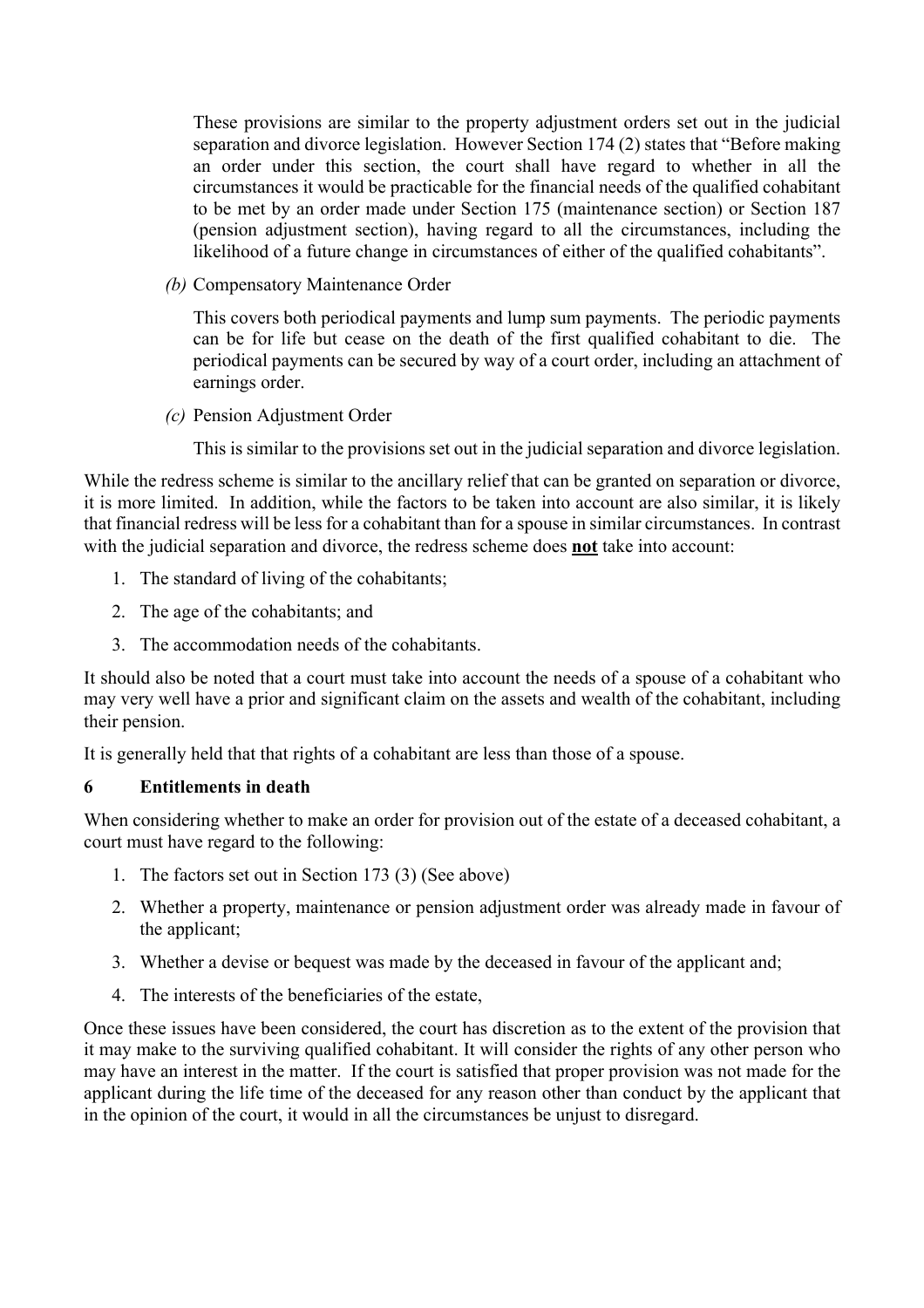When making provision for the surviving cohabitant, the court cannot exceed a share greater than what a spouse or civil partner would be entitled to. Accordingly, the extent of the share available will depend on whether a deceased died testate or intestate.

Where a deceased is married at the date of death, an application brought by a cohabitant cannot affect the legal right share of the spouse. No provision can be made for a qualified cohabitant from the legal right share of a spouse. However no similar restriction is imposed on the legal right share of a surviving civil partner.

# **7 Caselaw**

The leading case is DC v DR [2015] IEHC 309 in which Baker J gives a very detailed judgment on the 2010 Act arising from an application by the Plaintiff for financial provision out of the estate of a deceased cohabitant. The deceased died intestate in August 2014. She was survived by her three brothers who were the only next of kin. The personal representatives of her estate denied that the plaintiff was a cohabitant and denied that provision should be made for him out of her estate. They claimed that the parties were merely good friends and not cohabitants.

The deceased had never married, had no children and was 69 when she died. The plaintiff was party to a previous marriage that had been annulled, he had no children. The plaintiff was 64 at the time of the application and was a farmer and horse trainer. The couple met in 1994 when the deceased was living with her mother in her mother's home. The plaintiff's evidence was that he and the deceased became intimate in 1995 and the relation was a committed one when the mother of the deceased died in 1996. Between then and 2004, when his own mother died, he said he spent two or three nights a week with the deceased at her home and when his own mother died he moved into the house with the deceased and resided there since. The Plaintiff said the intimate and committed relationship continued until the death of the deceased. The couple shared an interest in horses.

The plaintiff was wealthy in his own right, having inherited 112 acres of land in 1982 and derived a small income from his horse training activities and farming. He did not own a house.

The defendants denied that the couple were ever sexually intimate and they asserted that the relationship was one of close friendship only.

The deceased inherited lands from her mother in 1996. These lands were re-zoned and became very valuable, realising a net sum after tax of  $\epsilon$ 3 million. The plaintiff said this had the effect that their lifestyle as a couple changed. They bought a bigger car, spent large sums of money refurnishing the deceased's old family home, enjoyed a good social life, went on frequent holidays, ate out, were members of a leisure club and golf club.

Evidence was also given in the weeks leading up to the deceased's death that the deceased suggested that they should marry. A priest gave evidence to the court that the deceased told him that she wanted to marry the plaintiff. The court found that the couple had discussed marriage with each other over a number of years and the fact they had such discussions was an indicator of the strength and nature of their bond.

The plaintiff gave evidence that he shared a bedroom with the deceased, had their meals together and socialised together.

The defendant called evidence of various witnesses, who while they acknowledged the deceased and plaintiff were friends, they disputed the intimate nature of the relationship. The deceased's surviving brothers gave evidence and said they were not aware the plaintiff was living with the deceased and that she never mentioned it.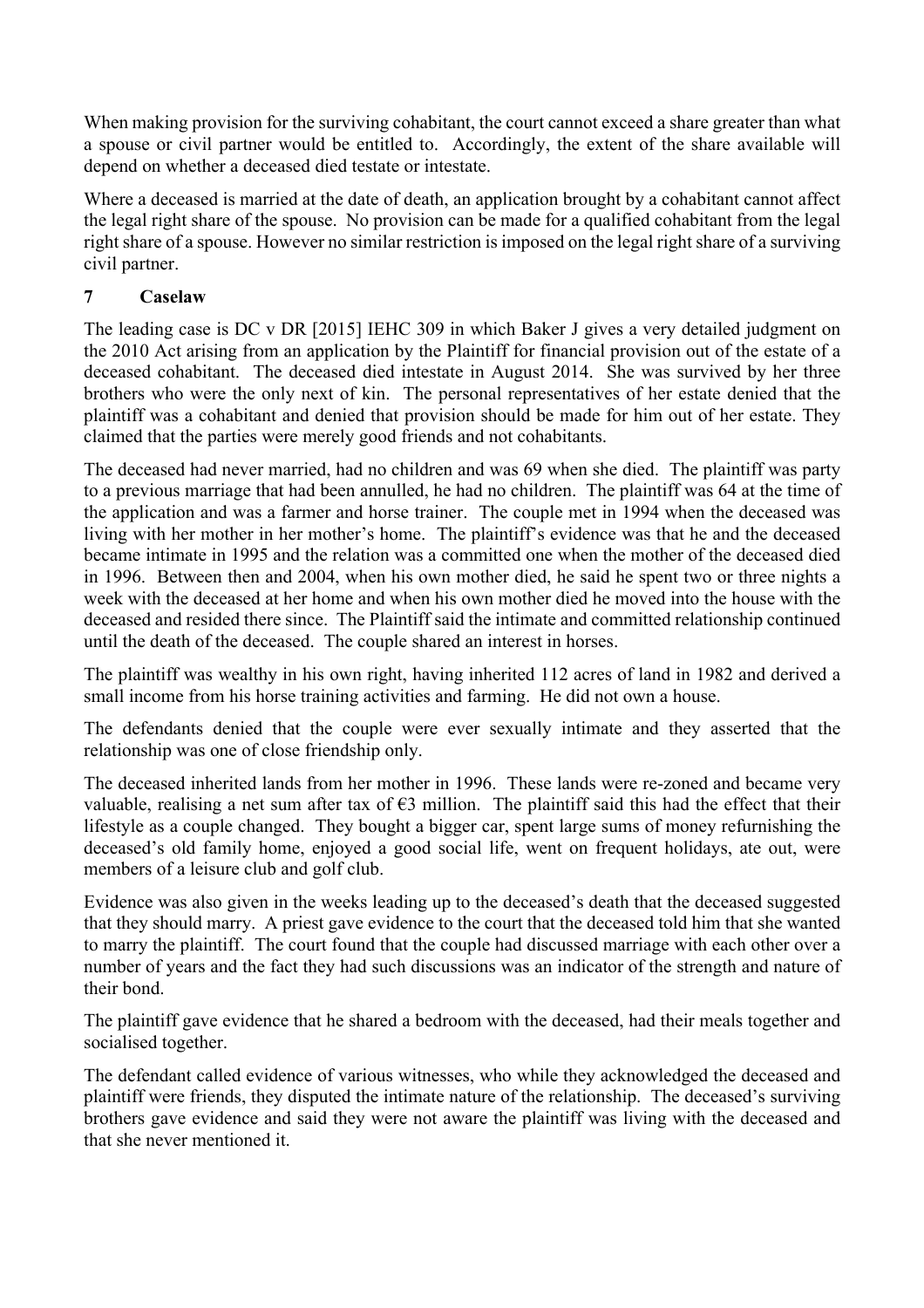The degree to which they presented themselves as a couple was also relevant. The court held that it was not necessary to establish that the adults made public expressions of physical affection.

The court also looked at whether the parties were financially dependent or interdependent. The court found that there was little financial interdependence in the early years of the relationship. The court found however, that once the deceased had become a woman of means, and began to pay for the cost of holidays, cars meals out, etc, that amounted to financial interdependence.

It was argued that as the Plaintiff had reasonable means of his own (circa land worth  $\epsilon$ 1.5 million), he did not require provision. It was also argued that if it was a marriage separation case it might be argued that one-third of the estate was more than adequate.

In considering conduct in this case, the court held that it was not only misconduct which could be considered under this heading, but also conduct that was beneficial. In this case the manner in which the plaintiff cared for the deceased in her last illness was taken into account.

In considering the interests of others, it is the financial interests of other beneficiaries that the court is to take into account. This is not confined to the financial interest of a spouse or civil partner or children, who did not feature in this case. The other beneficiaries in this case were the brothers of the deceased, and the court held that as they had also inherited from their mother in the same way as the deceased, they were not in financial difficulties. It was a matter for the court to balance their needs with those of the plaintiff.

The court held in making provision for a cohabitee, the court had to have regard to the position of marriage under the constitution, and the fact that the legislature did not make automatic provision for the surviving cohabitee.

It is of interest that the court held that the legislation does not allow the court to formulate a rule of thumb in making proper provision in such cases. It is a matter of applying the statutory provisions and factors to the facts of each case.

Baker J held that the "net estate" is defined in the 2010 Act and it is established after provision is made for any surviving spouse or civil partner. She held on the facts of the case, that it was not necessary to deduct any costs of sale or tax, because her order made provision by a distribution in species of the assets. She directed that the two investment properties be transferred to the plaintiff. The former family home and land was to go to the other beneficiaries, the deceased's brothers. According to the judgment that represented a split of 45% of the assets in favour of the plaintiff. This was not greater than what the plaintiff might have been entitled to if he had been married to the deceased as his legal right share would have been half of the estate if the deceased died testate.

There is a paucity of caselaw in this area of family law, with few written judgments. This case is an essential read for any family law practitioner advising a cohabitant.

## **8 Cohabitants' Agreements**

The 2010 Act provides for cohabitants' agreements to allow couples to regulate their financial affairs, during the relationship, and crucially when the relationship ends either through breakdown or death. A cohabitation agreement is the equivalent of a pre-nuptial agreement for cohabitants. It is interesting to note that the 2010 Act allows for the establishment of Cohabitation Agreements, which is in stark contrast to married couples.

A cohabitant agreement is only valid if the cohabitants:

1. Have each received independent legal advice before entering into it; or